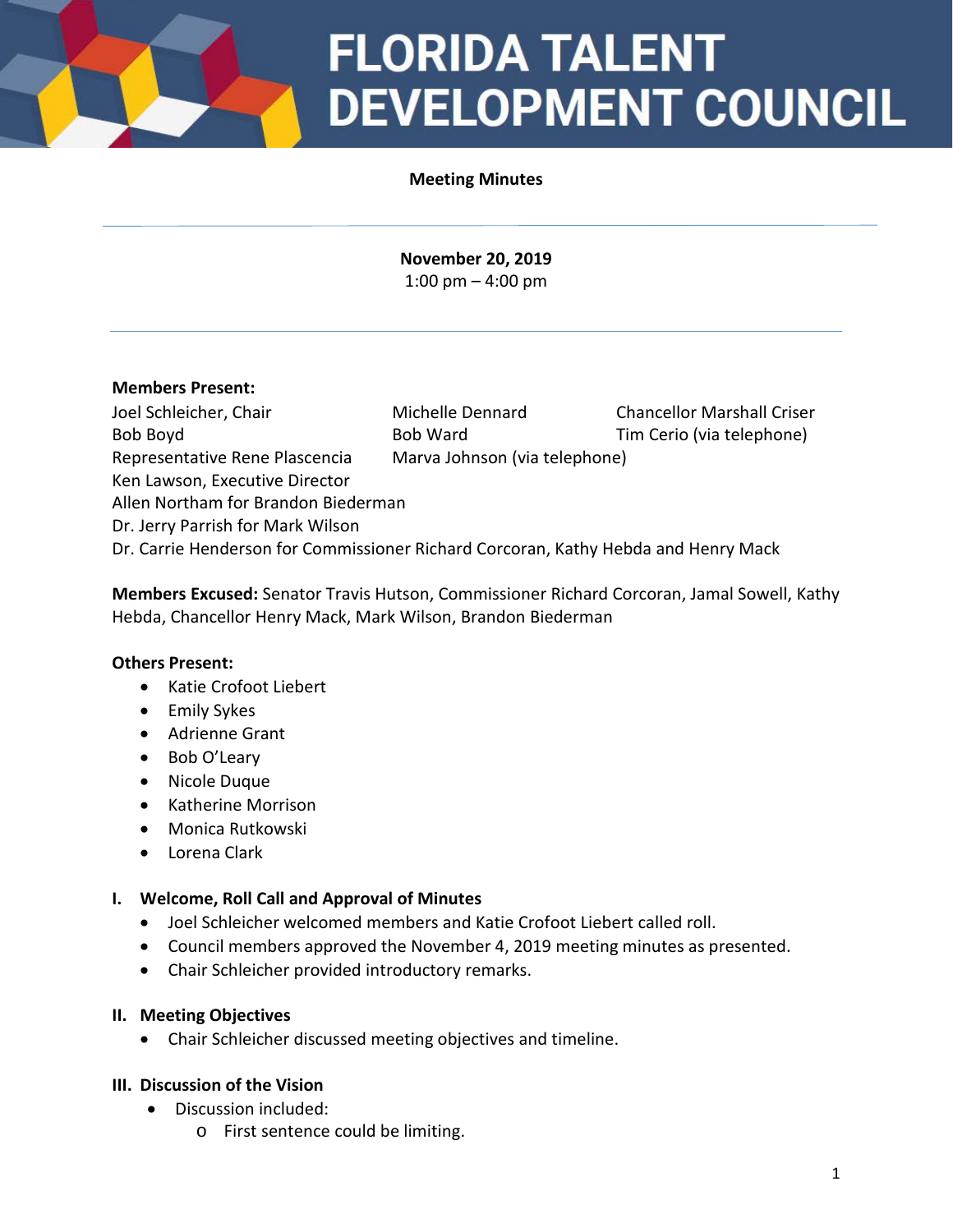

- o Adding K-12 system role and career readiness.
- o Clarifying intent.
- o Including certification-based element.

#### **IV. Presentation**

• Chancellor Marshall Criser gave a presentation regarding online education.

### **V. Workgroup Presentations and Discussion**

- Workgroup One: Policy and System Alignment. Dr. Carrie Henderson gave overview of goals and strategies. Discussion included:
	- o Cost of degree versus earnings/student return on investment.
	- o Correlating data on emerging trends.
	- o Timing of implementation.
	- o Updating data.
	- o Job placement rates.
- Workgroup Two: Workforce Readiness. Representative Rene Plascencia gave presentation overview of goals and strategies. Discussion included:
	- o Rising minimum wage levels.
	- o Using an on-the-job training model.
	- o Essential/soft skills.
	- o Reviewing and incorporating programs or processes that have already been recommended in the past.
	- o Expanding apprenticeships.
- Workgroup Three: Cross-Sector Collaboration and Engagement. Ken Lawson gave overview of goals and strategies. Discussion included:
	- o How do we encourage cross-sector collaboration?
	- o What role do state colleges play in helping mid-level and smaller companies?
	- o Adding K-12 language to one of the strategies.
	- o Receiving credit for job-related technical experience.
- Workgroup Four: Data and Accountability. Dr. Jerry Parrish gave presentation and overview of goals and strategies. Discussion included:
	- o Awareness and alignment.
	- o Expanding regional forecasts.
	- o Concentrated effort to help rural areas.
	- o Targeted industries.
- Workgroup Five: Equity and Access. Michelle Dennard gave overview of goals and strategies. Discussion included:
	- o Adults with disabilities.
	- o Develop/identify framework to understanding equity gaps.
	- o How to inform students of educational opportunities.